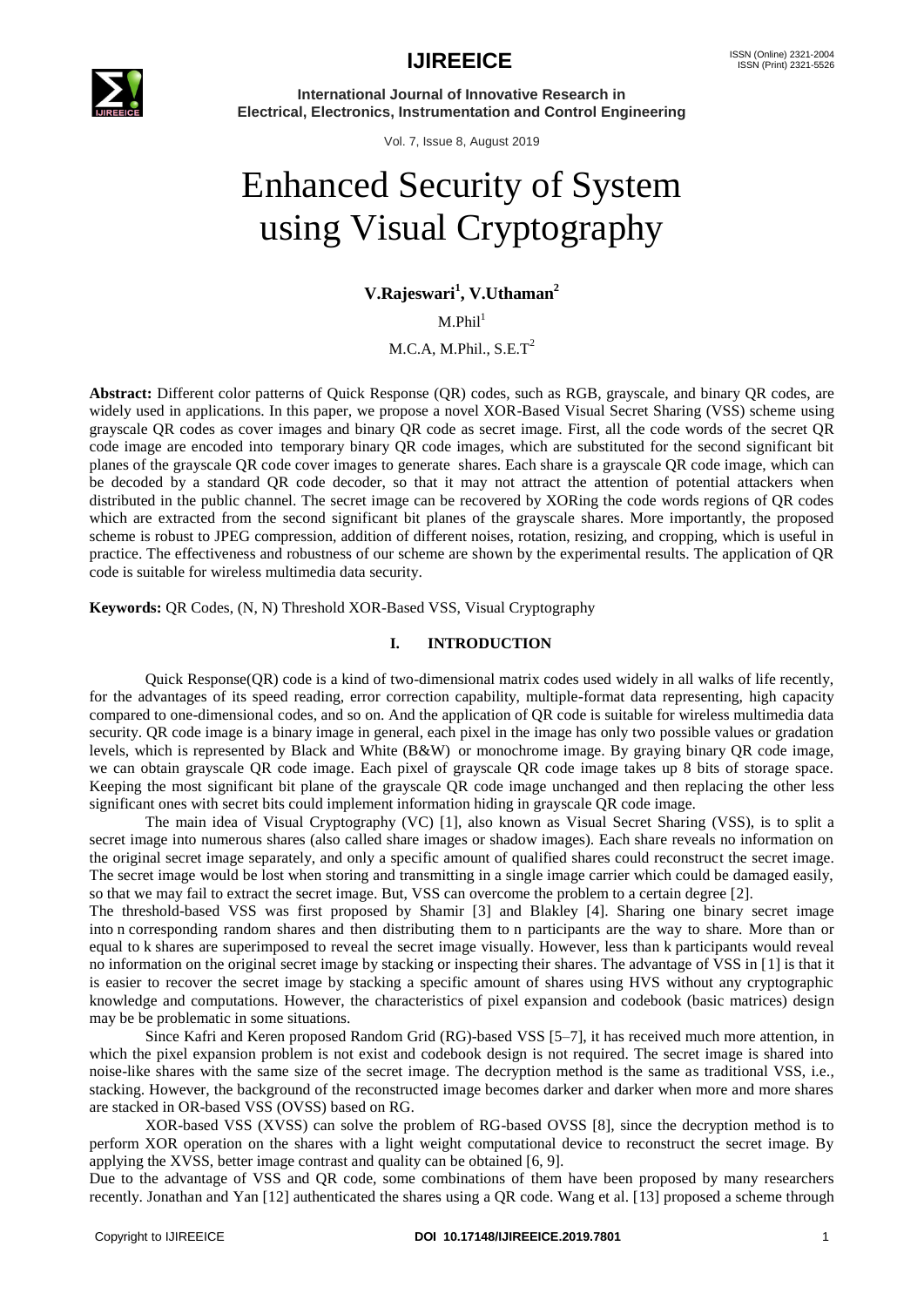## **IJIREEICE** ISSN (Online) 2321-2004



#### **International Journal of Innovative Research in Electrical, Electronics, Instrumentation and Control Engineering**

Vol. 7, Issue 8, August 2019

embedding QR codes into the best region of given shares to prevent cheating. Chow et al. [11] proposed a (n, n) threshold scheme for cases that n is no less than 3, in which the secret image and cover images are all binary QR codes with the same version and the same level of error correction. Wan et al. [10] proposed a scheme that deeply integrated the QR code error correction mechanism with the theory of VSS and the region shared with the secret image is continuous. Chen et al. [14] proposed a VSS scheme with high security and flexible access structures for QR code applications. Chow et al. [15] investigated a method to distribute shares through embedding them into QR codes cover by a secure way using cryptographic keys. However, robustness is not considered in the above mentioned schemes, which is important in practice. The threshold is greater than 2 in [11], and the problem of image quality uniformity is not taken into account in paper [10].

Nowadays, more and more QR codes are used on mobile phones. A possible scenario to convey secret information securely in the network is described below. It is unsafe to transmit secret information in the public channel without protection, and mobile devices are widely used nowadays. Thus we encode secret information in QR code, which is shared into n different QR code cover images to generate n corresponding shares. Then the shares are transmitted in different channels over a network from one mobile phone to anther mobile phone. When JPG compression and recoding, Gaussian noise and other image attacks occur during the transmission, if the shares are robust to the attacks, secret information would be recovered, while less than n shares cannot reveal any information on the secret image. The decoding results of shares are identical with those of cover images, so they will not come into notice.

The schemes above are not suitable for the scenario. So, we propose a novel robust secret sharing scheme for (n,n) threshold that is not less than 2. This scheme integrates the QR code error correction mechanism with the theory of XVSS, and all the QR codes are with the same version and level of error correction. First, all the code words of a secret QR code image are encoded into n temporary binary QR code images. Then the n temporary binary QR code images are substituted for the second significant bit planes of the grayscale cover QR code images to output n shares. The selection of code words of secret QR code is random and each share can be decoded by a standard QR code reader, which can reduce the likelihood of suspicion and potential attacking. Since the modifications of grayscale QR codes are the second significant bit planes and the error correction mechanism of QR code, the scheme is robust to the conventional image attacks.

The rest of the paper is organized as follows. QR codes and XOR-based VSS are introduced in Section 2. The secret image sharing, recovering algorithm, and analyses are described in Section 3. Section 4 demonstrates the experimental results, comparisons and test. Finally, Section 5 is the conclusion of this paper.

#### **QR Codes**

A QR code symbol [17] consists of a square array consisting of square modules, which is developed by Denso Corporation of Japan in September 1994. The standard [16] defines forty versions of QR code versions ranging from version one to version forty. Different versions of QR code are comprised of different quantities of modules. QR code version 1 is made up of 2121 modules. From version 1, each version has 4 modules per side more than the previous version. For example, version 7 is made up of 4545 modules.



Figure : The structure of QR code version 7

A QR code [16] consists of functional patterns and encoding regions. The encoding region includes data and error correction codewords, format information and version information. The functional patterns consist of alignment, timing, finding patterns, and separation. The amounts of data and error correction codewords and error correction blocks are relying on the version and level of error correction of the QR code. The quiet zone is the blank region around QR code that is important for reading the QR code, encoding input data stream into an array of data codewords with 8 bits length. Error correction codewords also with 8-bits length are generated by using Reed-Solomon error control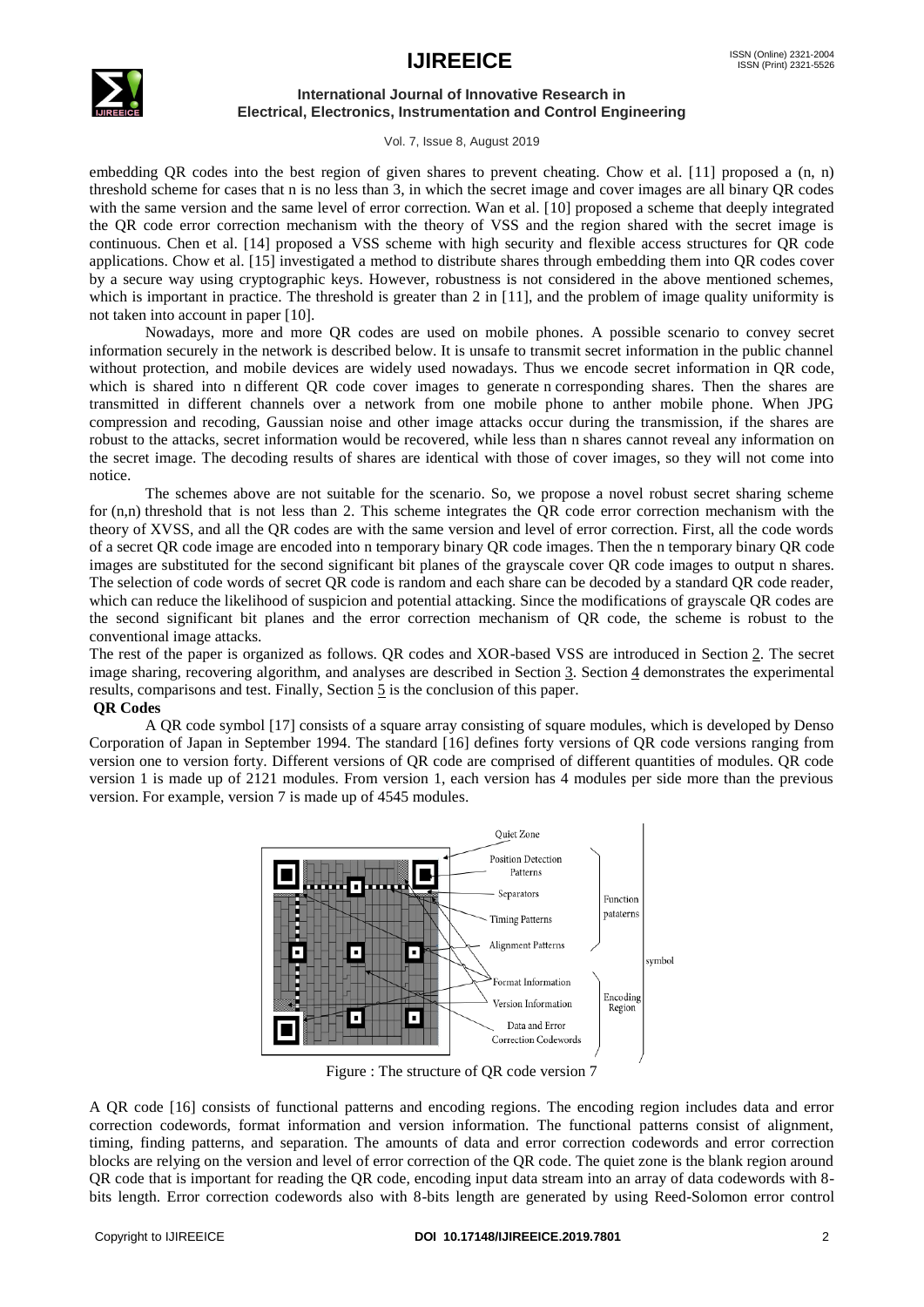# **IJIREEICE** ISSN (Online)  $2321-2004$



#### **International Journal of Innovative Research in Electrical, Electronics, Instrumentation and Control Engineering**

Vol. 7, Issue 8, August 2019

algorithm which is added to the back of the data codewords. Depended on the QR version and the level of error correction, data codewords and error correction codes are arranged in different error correction blocks. The level of error correction is divided into four categories: L ~ 7%, M ~ 15%, Q ~ 25%. The higher the level of error correction is, the stronger the error correction ability will be. But, high level of error correction requires larger QR version to encode the same input data stream, since the proportion of error correction codewords is larger than lower level in the same version.

#### **(n,n)Threshold XOR-Based VSS:**

The scheme of (n,n) threshold XOR-based VSS is to share a secret image into n corresponding noise-like shares in n participants and each share in every participant is different from each other



Figure :(2 , 2) XOR-based VSS application

Then, the secret image can recover losslessly only by XORing n shares with a computational device with XOR ability. Less than n participants cannot obtain any information about the original secret image by inspecting or stacking their shares.

### **II. PROPOSED SYSTEM**

In this section, we propose an  $(n,n)$  threshold XVSS scheme based on QR code. The secret image is a binary QR code, whose codewords are all shared into the codewords of n different binary QR codes with the same version and level of error correction, where their functional patterns are the same. All codewords of the secret image are shared with the theory of XVSS. Then the n binary QR codes are substituted for the second significant bit plane of n grayscale QR code cover images with the same version and level of error correction to generate n grayscale QR code shares.



Figure: The idea of the grayscale QR code shares generation in our (2,2) threshold scheme.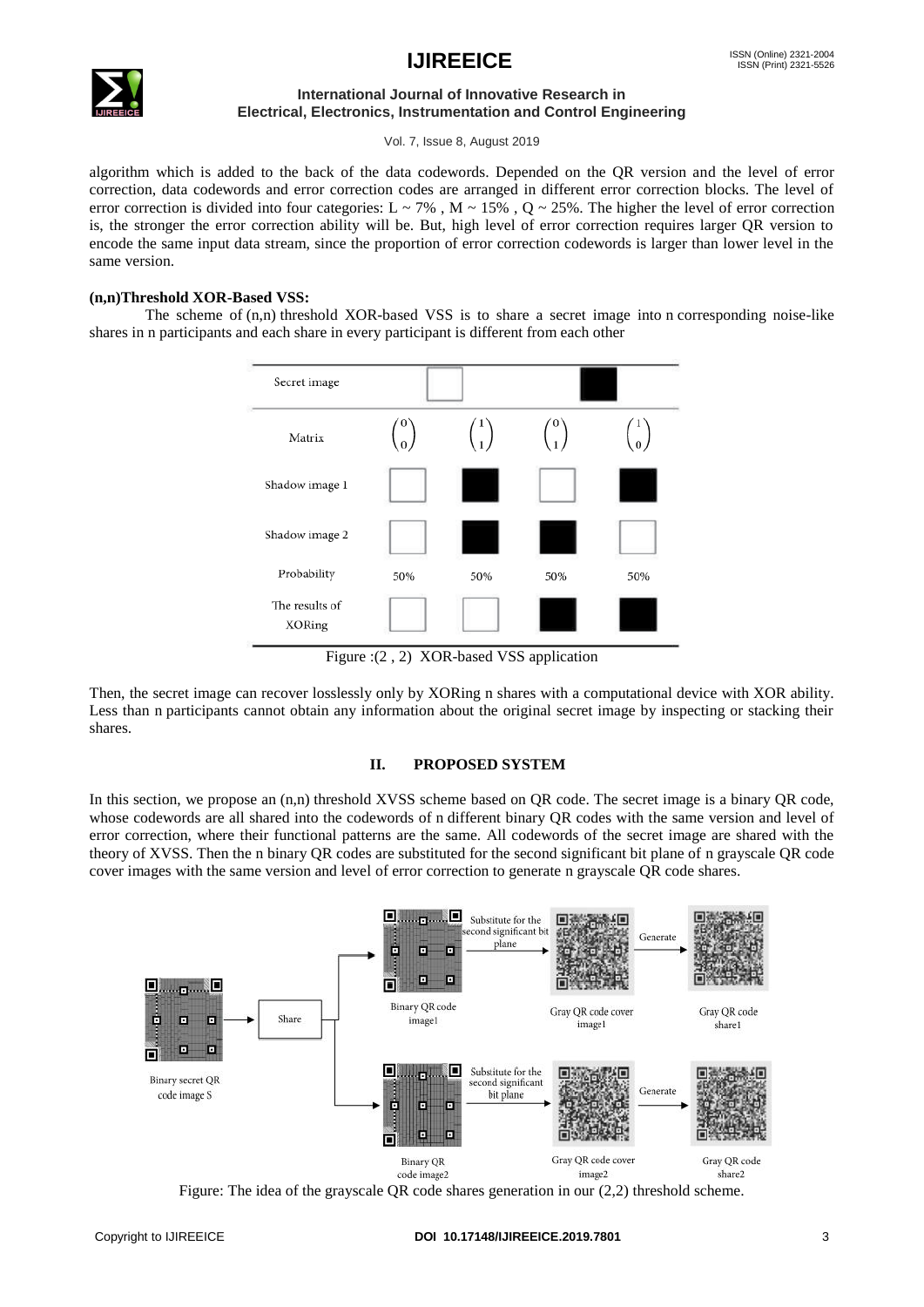# **IJIREEICE** ISSN (Online) 2321-2004



#### **International Journal of Innovative Research in Electrical, Electronics, Instrumentation and Control Engineering**

Vol. 7, Issue 8, August 2019

The messages in grayscale cover images are different from each other, the grayscale QR code shares can be decoded by a standard QR code decoder. The secret QR code image can be recovered by extracting the secondary significant bit planes of n gray QR code images to generate n binary QR code images firstly and then XORing white and dark modules in the codewords region of n the binary images, adding the functional patterns, version, and format information later. All the codewords can be recovered and the decoding result of the reconstructed secret image is identical with that of the secret image. Since the version and level of error correction of all the QR codes are the same, codewords are at the same position and functional pattern are the same. Taking the (2,2) threshold scheme as an example, Figure 3 illustrates the grayscale QR code shares generation of the proposed scheme. The secret QR code image can be recovered by extracting the secondary significant bit planes of n gray QR code images to generate n binary QR code images firstly and then XORing white and dark modules in the codewords region of n the binary images, adding the functional patterns, version, and format information later. All the codewords can be recovered and the decoding result of the reconstructed secret image is identical with that of the secret image. Since the version and level of error correction of all the QR codes are the same, codewords are at the same position and functional pattern are the same. Taking the (2,2) threshold scheme as an example, Figure 3 illustrates the grayscale QR code shares generation of the proposed scheme.

#### **2.1 The Sharing Phase:**

When sharing the secret QR code image into arbitrary binary QR code images, we only encrypt the codewords region while other parts are identical with the binary QR code images, then replace the second significant bit planes of the grayscale QR code cover images with the encrypted binary QR code images. All the QR code images have the same version and level of error correction. The codewords of the secret QR code are divided averagely and shared randomly into n different temporary binary QR code images. The artificial modification of shares is not perceptible. The shares can be decoded by a standard QR code.

#### **2.2 The Recovery Phase:**

Base on XORing operation, the data of the recovery QR code image could be lossless. Suppose that n grayscale shares are provided, we can get the pixels in the second significant bit planes from shares to create n binary QR code images. Then we read the version and level of error correction by a QR decoder. We perform XOR operation on the encoding regions of n binary images, after that putting the bits in other regions based on the version and level of error correction. In this way, we can create a QR code image whose message is the same as that of the secret image.

#### **2.3 Analyses:**

In this section, we present some theoretical analyses about the properties of our scheme. The grayscale shares are generated by replacing the secondary planes with the binary QR codes in which shared the secret image by Algorithm 1, when a QR code decoder reading the grayscale QR code, thresholding the grayscale image in the first place. The thresholding way in different QR code decoder may be not the same, but the simplest and common one is to set the number of 128 as the threshold, so when remaining the most significant digits of the pixel values in grayscale QR code cover images unchanged, the grayscale shares could be decoded. If the 6 bits behind the secondary bit of each pixel value are changed in the range from 000000 to 111111, the value in the secondary bit will not be changed. So when the last 6 bits are kept in the range from 000000 to 111111 although some noise added, the second significant bit plane replaced with secret image will not be affected, and the secret image can still be rebuilt. Because QR codes have the ability to correct errors, even if the modules are damaged or dirty in the error correction capacity range, the secret QR image could be decoded.

#### **2.4 Image Illustration:**

The reconstructed secret QR code image S<sup>'</sup> performing XOR operation on the codewords region of QR code image in the second significant bit planes of shares, then adding the functional patterns, version and format information together. The shares and the reconstructed secret image could be decoded by a QR code decoder, The decoding result of the reconstructed secret image is identical with that of the secret QR code image.

#### **Result analysis**